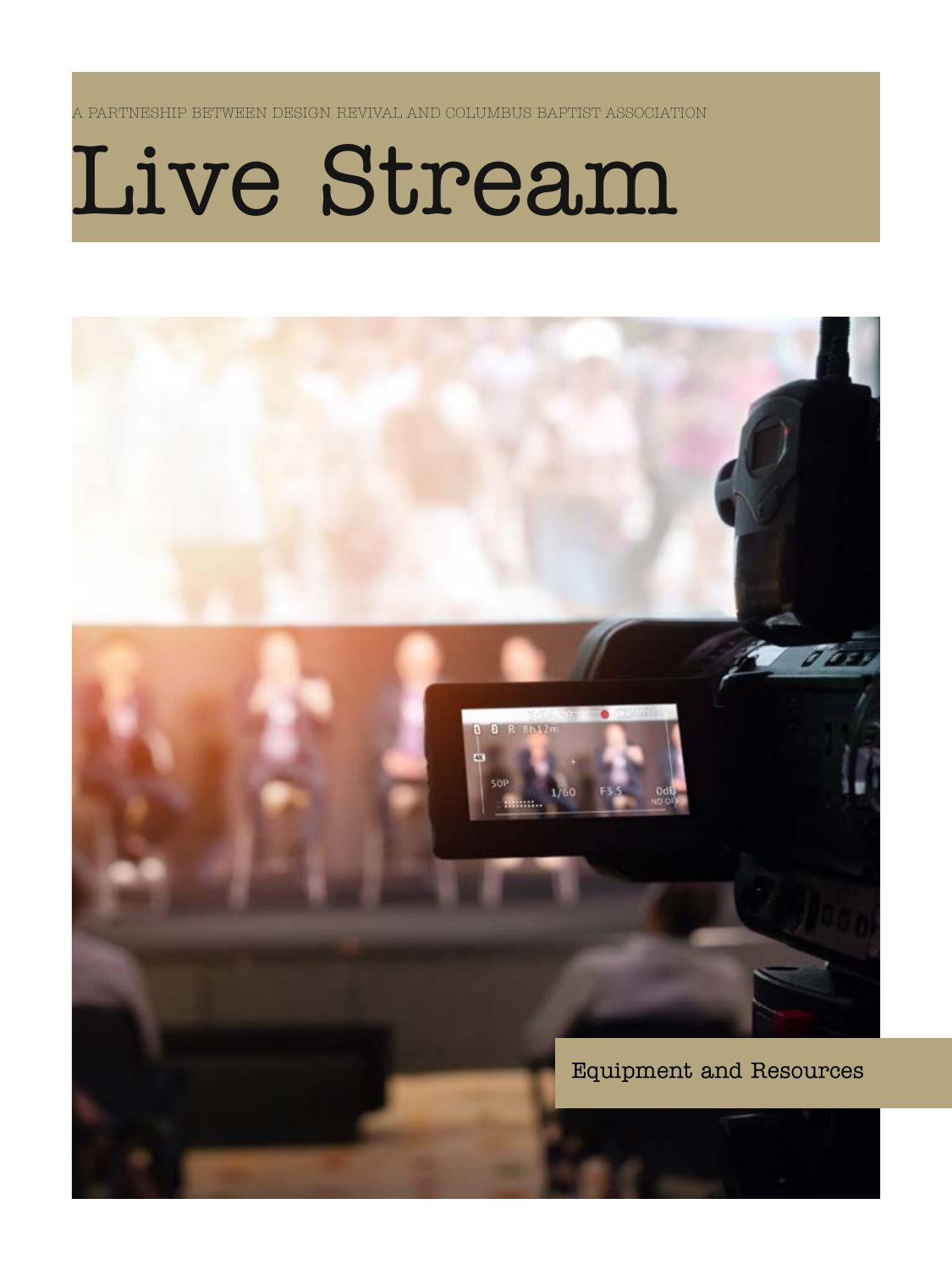IN PARTNERSHIP WITH THE DESIGN REVIVAL ([DESIGNREVIVAL.GA\)](http://designrevival.ga), THE COLUMBUS BAPTIST ASSOCIATION SEEKS TO PARTNER WITH CHURCHES TO CREATE AND CULTIVATE ONLINE MEDIA MINISTRIES TO COMMUNICATE THE GOSPEL TO OUR COMMUNITY AND THE WORLD. THIS DOCUMENT WILL PROVIDE YOU WITH EQUIPMENT AND RECOMMENDATIONS TO HELP YOUR CHURCH LIVE STREAM YOUR SERVICES. WE HAVE ATTEMPTED TO PROVIDE VARIOUS OPTIONS SO YOUR CHURCH CAN PUT TOGETHER A SOLUTION THAT BEST WORKS WITH YOUR BUDGET, RESOURCES, VOLUNTEERS, AND MINISTRY GOALS.

#### Live Stream

© Design Revival

This work is licensed under a Creative Commons Attribution-NonCommercial-ShareAlike 4.0 International License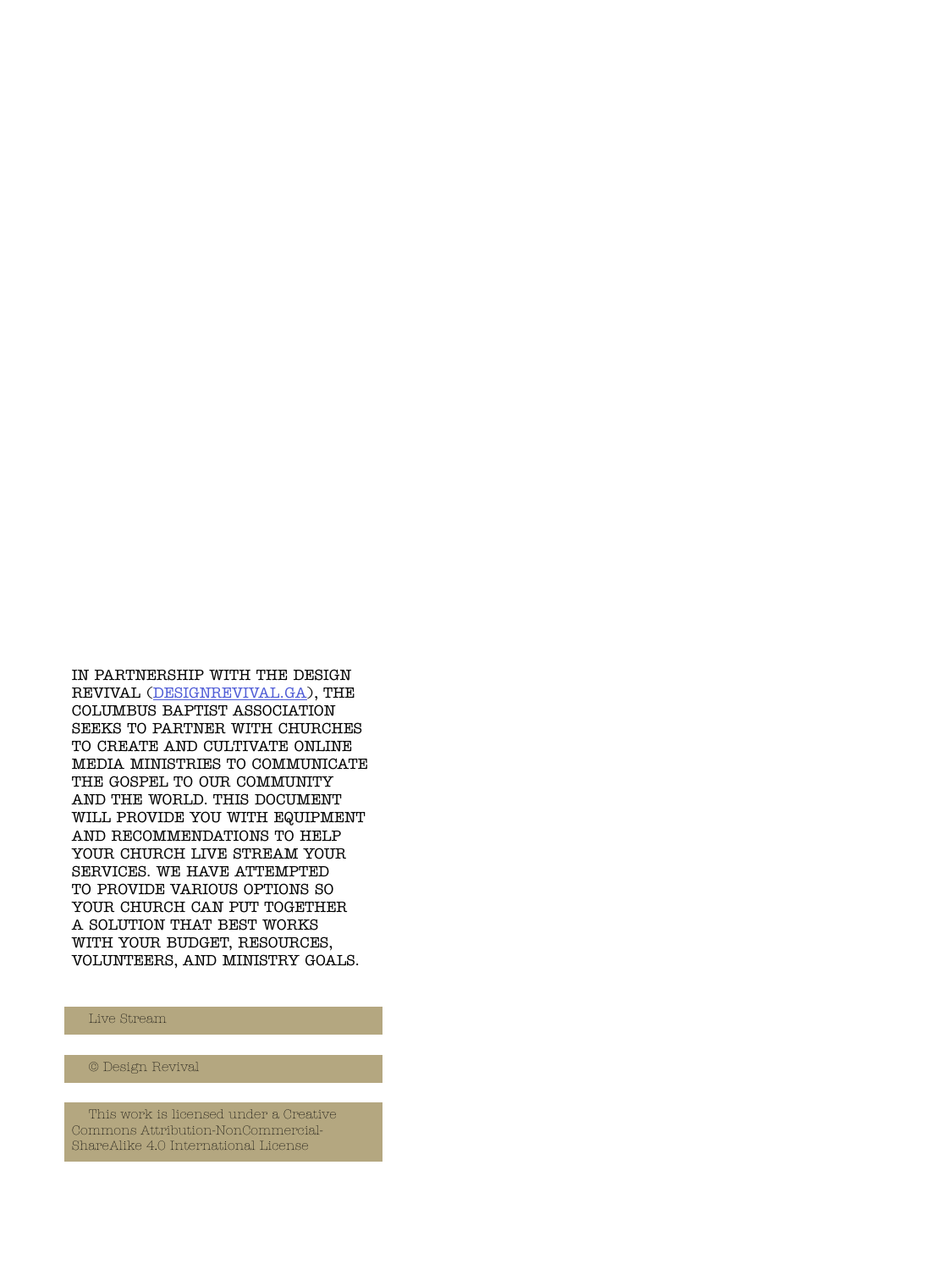# CONTENTS



LIVE STREAM CAMERA OPTIONS ENCODING OPTIONS





CAPTURE CARD OPTIONS

**OTHER ACCESSORIES** 



P7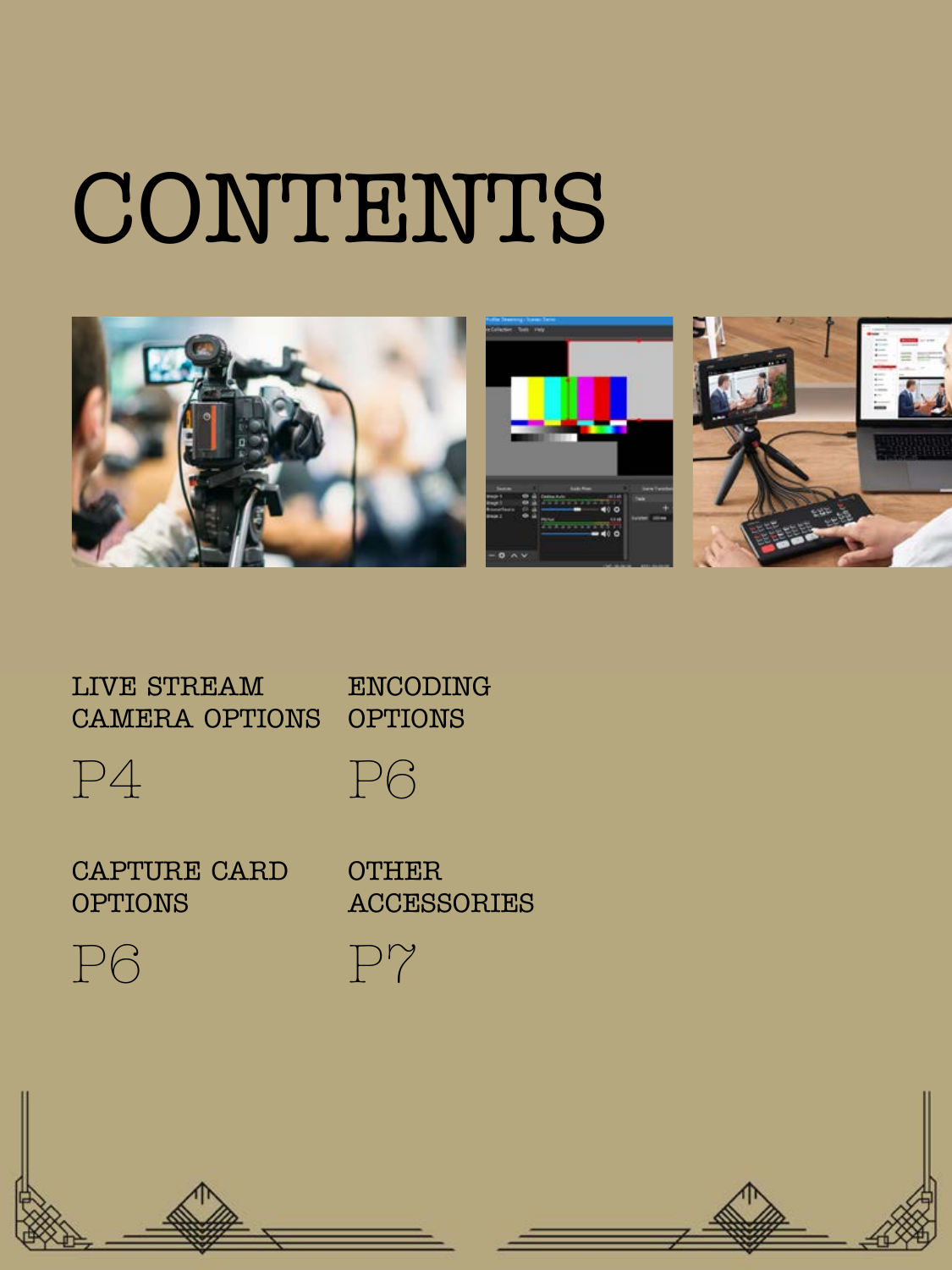## Live Stream Camera Options

#### **ENTRY LEVEL CAMERA**

THIS ENTRY LEVEL CAMERA IS A CONSUMER CAMERA. IT DOES NOT HAVE PRO AUDIO INPUTS (XLR) OR OUTPUTS (SDI). THESE CAMERAS CAN BE FOUND AT MOST CONSUMER ELECTRONIC STORES. THEY DO NOT RESPOND WELL TO LOW LIGHT ENVIRONMENTS. THIS CAMERA WILL WORK WELL TO GET STARTED STREAMING VIDEO FROM THE BACK OF A SMALL CHURCH ENVIRONMENT. THE 32X ZOOM IS STRONG ENOUGH TO GET MEDIUM SHOTS AT THE PULPIT.

#### **BEGINNER LEVEL CAMERA**

THE BEGINNER LEVEL CAMERAS ARE PROSUMER CAMERAS. IT WILL CONTAIN PRO AUDIO INPUTS (XLR), BUT NOT PRO INPUTS (SDI). THESE CAMERAS ARE NOT TYPICALLY FOUND IN A LOCAL CONSUMER ELECTRONIC STORE AND WOULD NEED TO BE ORDERED FROM A DEALER. THEY HAVE DECENT LOW LIGHT CAPABILITIES, BUT WILL WORK BEST WITH HIGHER LIGHT LEVELS IN THE ROOM. OPTICAL ZOOMS WILL RANGE FROM 12X TO 20X TO 30X ON DIFFERENT MODELS.

#### **CANON VIXIA HF R800**

*\$250*

\_\_\_\_\_\_\_\_\_\_\_\_

- 1080P VIDEO RECORDING/OUTPUT
- MIC LINE IN
- HDMI VIDEO OUTPUT
- SD/SDHC/SDXC FOR RECORDING
- 32X OPTICAL ZOOM

#### **CANON XA11**

\_\_\_\_\_\_\_\_\_\_\_

*\$1,299*

- -1080P VIDEO RECORDING/OUTPUT
- 2 XLR INPUT
- MINI HDMI VIDEO OUTPUT
- 2 X SDXC FOR RECORDING
- 20X OPTICAL ZOOM

When looking for consumer grade camera, ensure the camera will disable the screen display over HDMI.

#### **JVC GY-HM170UA**

*\$1,195*

- 4K AND 1080P VIDEO RECORDING/OUTPUT
- 2 XLR INPUT
- HDMI VIDEO OUTPUT
- SDXC FOR RECORDING
- 12X OPTICAL ZOOM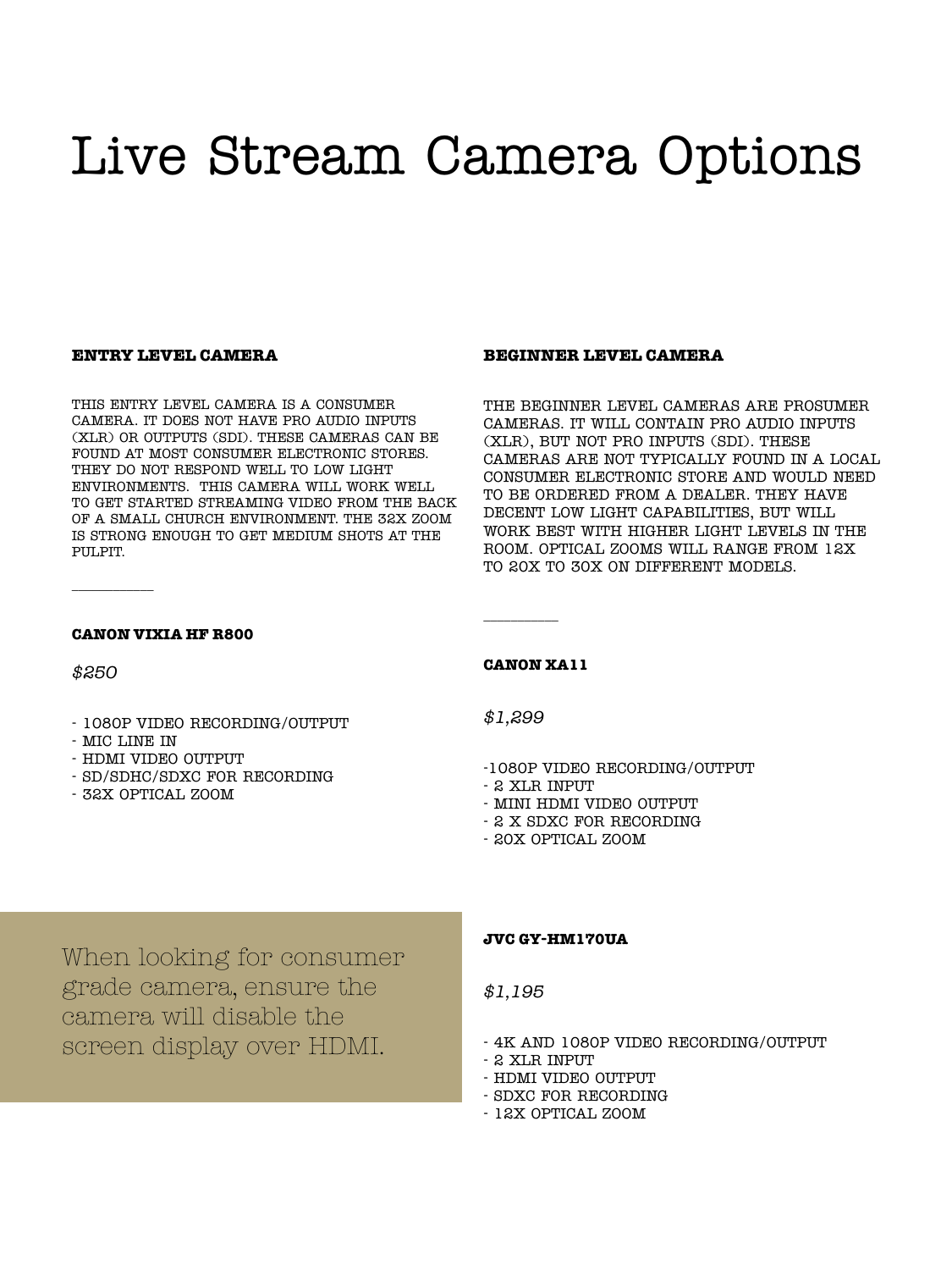#### **INTERMEDIATE LEVEL CAMERA**

THE INTERMEDIATE LEVEL CAMERAS ARE PROSUMER CAMERAS. THEY WILL CONTAIN PRO AUDIO INPUTS (XLR) AND MAY CONTAIN PRO VIDEO INPUTS (SDI). THEY WILL ALL SHOOT A MINIMUM OF 4K VIDEO. THESE WILL NOT BE FOUND IN ANY LOCAL CONSUMER ELECTRONIC STORES. THESE WILL BE PURCHASED FROM PROFESSIONAL CONSUMER SHOPS. THEY WILL HAVE GOOD LOW LEVEL ABILITIES. OPTICAL ZOOMS WILL RANGE FROM 12X TO 30X. THESE CAMERAS WILL HAVE BETTER LENSES AND ALLOW FOR MORE CRISP LOOKING VIDEO, EVEN WHEN STREAMING. THESE CAMERAS, WITH THE RIGHT ACCESSORIES, WOULD BE GREAT FOR INTERVIEWS, LOCATION SHOOTING, EVENT DOCUMENTING, ETC.

#### **CANON XA40**

\_\_\_\_\_\_\_\_\_\_\_\_

*\$1,499*

- UHD 4K30P VIDEO RECORDING/OUTPUT
- 2 XLR INPUT
- MINI HDMI VIDEO OUTPUT
- 2 X SDXC/SDHC FOR RECORDING
- 20X OPTICAL ZOOM

#### **PANASONIC AG-UX90 UHD**

*\$1,795*

- UHD 4K30P VIDEO RECORDING/OUTPUT
- 2 XLR INPUT
- HDMI VIDEO OUTPUT
- 2 X SDXC/SDHC FOR RECORDING
- 15X OPTICAL ZOOM

#### **SONY HXR-NX100**

*\$1,498*

- -1080P VIDEO RECORDING/OUTPUT
- 2 XLR INPUT
- HDMI VIDEO OUTPUT
- 1 X SDXC FOR RECORDING
- 12X OPTICAL ZOOM

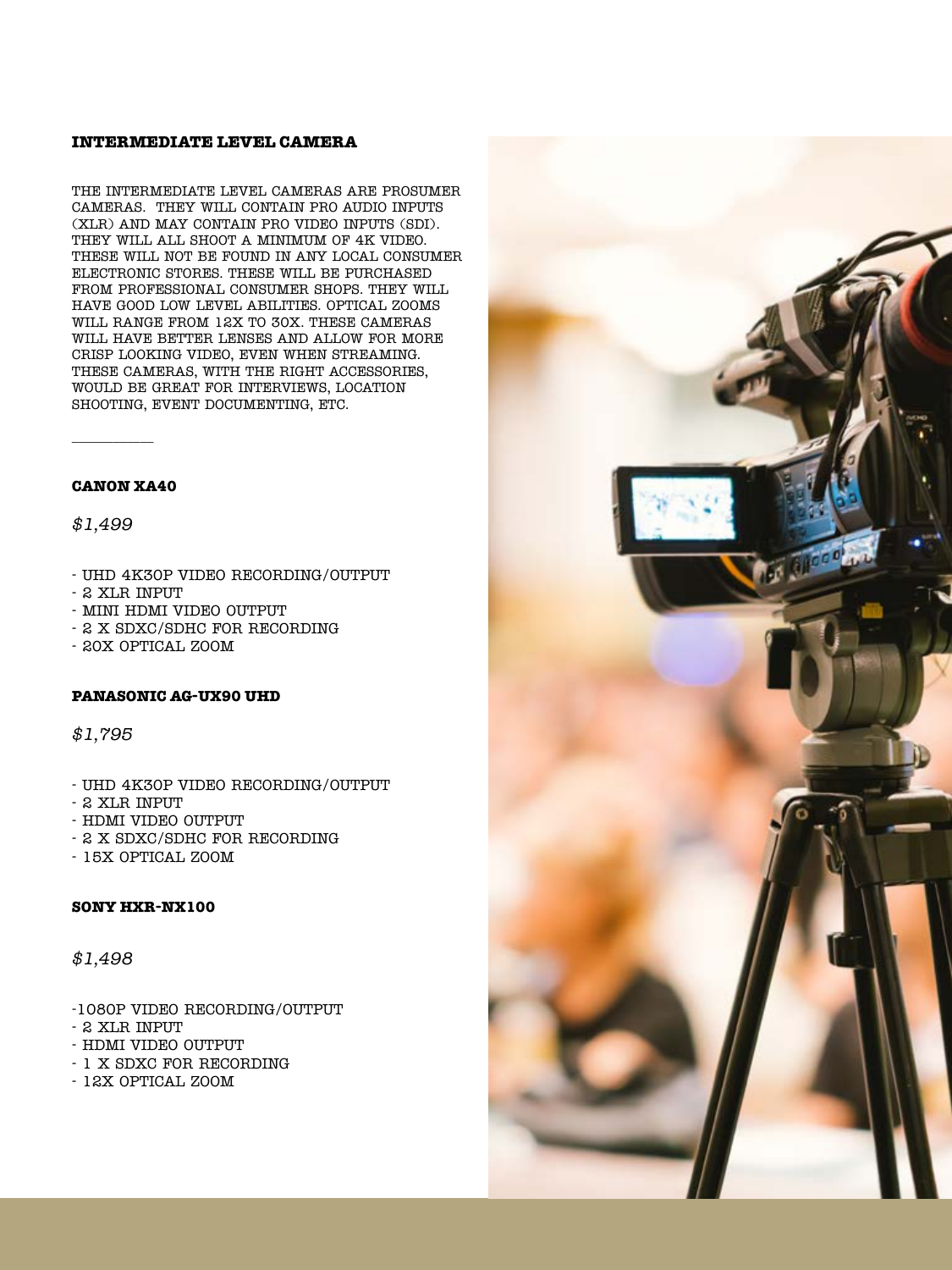## Live Stream Accessories

THERE ARE A VARIETY OF ACCESSORIES NEEDED TO BE ABLE TO GET A STREAM FROM YOUR CAMERA TO FACEBOOK, YOUTUBE, OR VIMEO. YOU WILL NEED A WAY TO CONNECT YOUR HDMI CAMERA TO AN ENCODER. YOU WILL NEED TO ENCODE EITHER VIA HARDWARE OR SOFTWARE. AND YOU WILL NEED VARIOUS HARDWARE, ADAPTERS, CABLES, AND CONNECTIONS.

### CAPTURE CARD

TO INPUT AN HDMI SIGNAL INTO A COMPUTER FOR STREAMING, YOU WILL NEED AN HDMI CAPTURE CARD. THIS DEVICE WILL CONVERT THE HDMI SIGNAL FROM YOUR CAMERA TO A USB INPUT FOR YOUR COMPUTER.

#### **IOGEAR**

*\$99*

- INPUT 720P TO 1080P VIA HDMI - USB TYPE-C

**ELGATO CAM LINK 4K**

*\$129*

- INPUT 720P TO 4K VIA HDMI - USB TYPE-A

#### **BLACKMAGIC DESIGN ULTRASTUDIO**

*\$145*

- INPUT 720P TO 1080P VIA HDMI OR SDI - THUNDERBOLT

#### **BLACKMAGIC DESIGN ATEM MINI**

#### *\$295*

- 4 X INPUT 720P TO 1080P VIA HDMI - USB TYPE-C AND ETHERNET

### ENCODING

TO CONVERT THE VIDEO SIGNAL TO A LIVE STREAM REQUIRES AN ENCODER. THE ENCODING SYSTEM WILL CONVERT YOUR VIDEO/AUDIO TO A STREAM THAT IS FED TO FACEBOOK, YOUTUBE, OR OTHER STREAMING PLATFORM. ENCODERS WILL EITHER BE HARDWARE OR SOFTWARE.

#### **HARDWARE ENCODING**

HARDWARE ENCODING DEVICES WILL CONNECT DIRECTLY TO YOUR CAMERA WITHOUT THE USE OF A CAPTURE DEVICE AND STREAM DIRECTLY TO THE NETWORK OF CHOICE. YOU CAN STREAM TO FACEBOOK, YOUTUBE, OR USE RTMP TO CONNECT TO MANY OTHER PLATFORMS.

#### **YOLO BOX LIVE**

*\$1,100*

- 2 X INPUT 720P TO 1080P VIA HDMI
- MULTIPLE PLATFORM LIVE STREAM

#### **LIVEU SOLO HDMI**

*\$995*

- 720P TO 1080P VIA HDMI

#### **BLACKMAGIC DESIGN ATEM MINI PRO**

*\$595*

- 4 X 720P TO 1080P VIA HDMI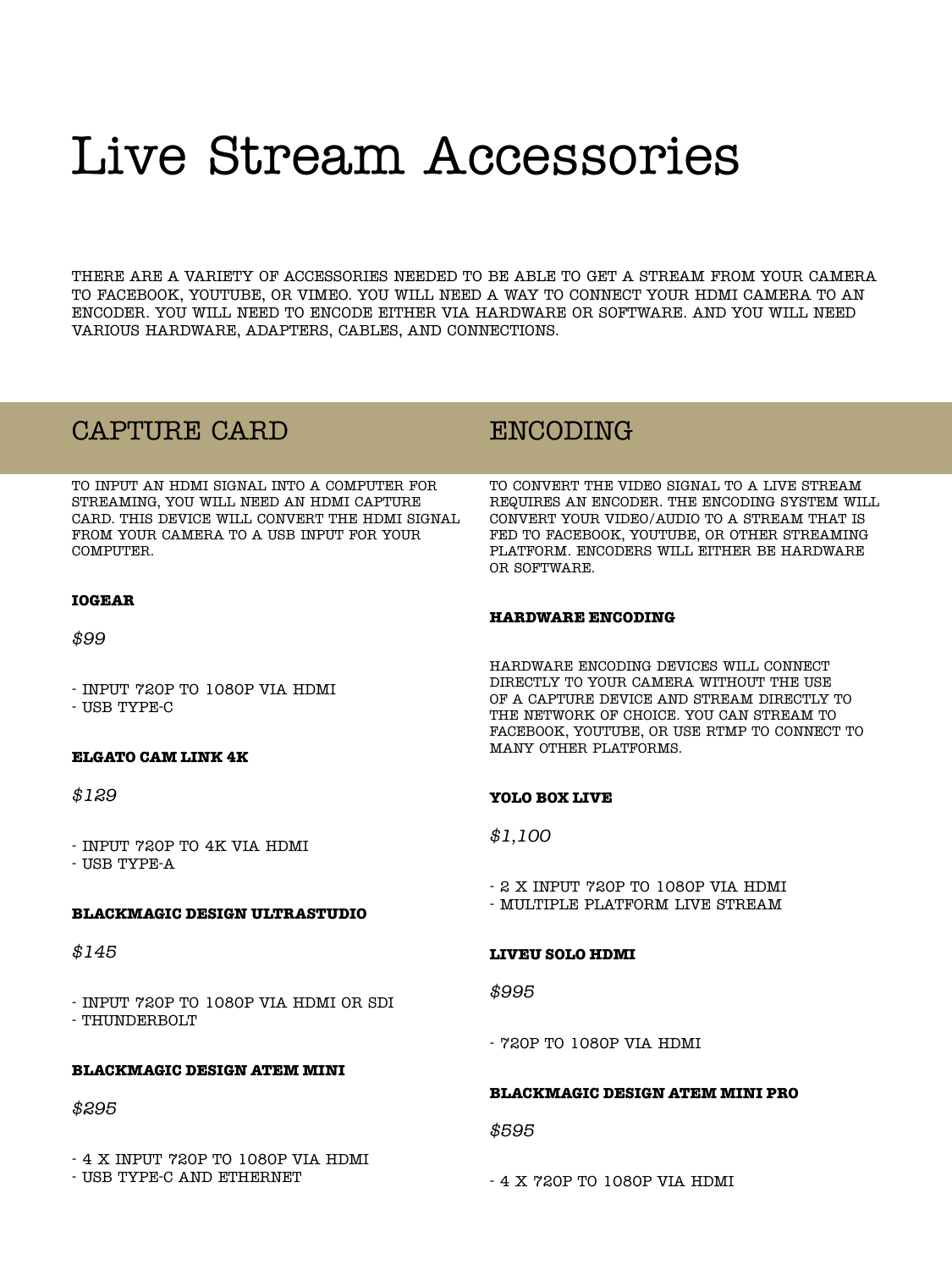

#### **SOFTWARE ENCODING**

SOFTWARE ENCODING USES AN APPLICATION ON YOUR COMPUTER TO CAPTURE YOUR VIDEO AND AUDIO FEED AND ENCODE THE SIGNAL TO A LIVE STREAM FEED. THIS REQUIRES A CAPTURE CARD TO GET THE VIDEO INTO THE COMPUTER.

#### **OBS (OPEN BROADCAST STUDIO)**

*FREE* 

OBSPROJECT.COM

#### **STREAMLABS**

*FREE AND PREMIUM PLANS*

STREAMLABS.COM

\_\_\_\_\_\_\_\_\_\_\_\_

#### **OTHER ACCESSORIES**

THERE ARE A VARIETY OF OTHER ACCESSORIES TO CONSIDER TO IMPROVE YOUR LIVE STREAM. THE GOAL IS TO PRODUCE A QUALITY EXPERIENCE FOR THE VIEWER. THIS MEANS YOU NEED TO CONSIDER STABILITY, LIGHTING, AUDIO, ETC. THIS SECTION WILL HIGHLIGHT A FEW KEY ACCESSORIES THAT WILL IMPROVE YOUR LIVE STREAM.

#### **TRIPOD**

*A TRIPOD WILL PROVIDE A STABLE PLATFORM FOR YOUR CAMERA. A TRIPOD NEEDS TO BE LARGE ENOUGH TO SUPPORT YOUR CAMERA. IF YOU PLAN TO HAVE A VOLUNTEER MAN THE CAMERA AND FOLLOW THE SPEAKER, THEN A FLUID HEAD IS IMPORTANT.*

*TRIPOD BRANDS THAT OFFER QUALITY SYSTEMS AT VARIOUS PRICE POINTS.* 

> *- MANFROTTO -VARIZOOM -MAGNUS*

#### **AUDIO**

*GOOD AUDIO IS CRITICAL FOR YOUR LIVE STREAM. PEOPLE WILL TOLERATE BAD VIDEO, BUT THEY WILL NOT TOLERATE BAD AUDIO. MAKE SURE YOU HAVE A GOOD MIX FROM YOUR SOUND SYSTEM THAT IS CONNECTED TO YOUR COMPUTER, CAMERA, OR ENCODER.*